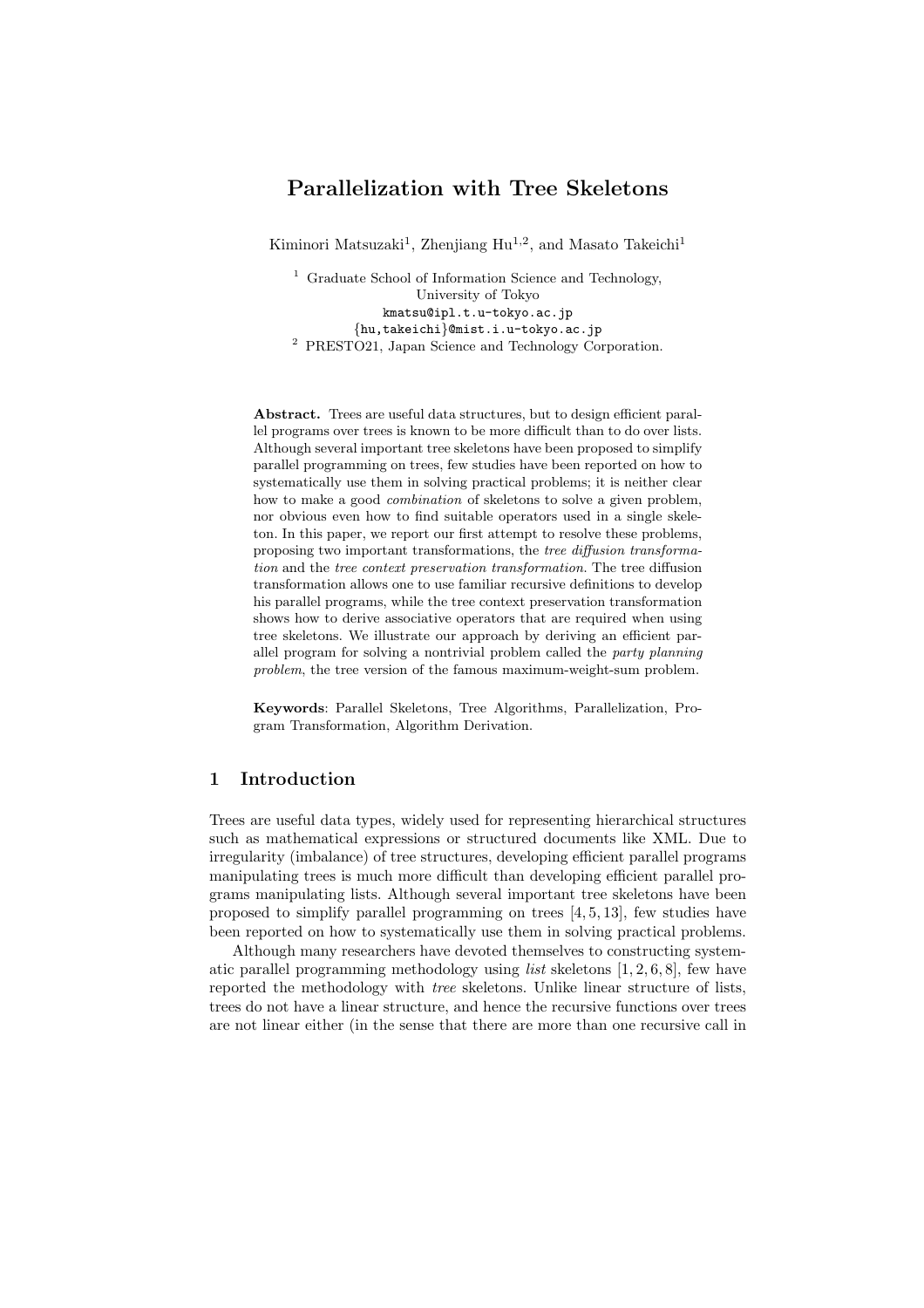the definition body). It is this nonlinearity that makes the parallel programming on trees complex and difficult to solve.

In this paper, we aim at a systematic method for parallel programming using tree skeletons, by proposing two important transformations, the tree diffusion transformation and the tree context preservation transformation.

- The tree diffusion transformation is an extension of the list version [8]. It shows how to decompose familiar recursive programs into equivalent parallel ones in terms of tree skeletons.
- The tree context preservation transformation is an extension of the list version [1]. It shows how to derive associative operators that are required when using tree skeletons.

In addition, to show the usefulness of these theorems, we demonstrate a derivation of an efficient parallel program for solving the party planning problem, using tree skeletons defined in Section 2. The party planning problem is an interesting tree version of the well-known maximum-weight-sum problem [2], which appeared as an exercise in [3].

Professor Stewart is consulting for the president of a corporation that is planning a company party. The company has a hierarchical tree structure; that is, the supervisor relation forms a tree rooted at the president. The personnel office has ranked each employee with a conviviality rating, which is a real number. In order to make the party fun for all attendees, the president does not want both an employee and his or her immediate supervisor to attend. The problem is to design an algorithm making the guest list, and the goal is to maximize the sum of the conviviality rating of the guest.

It is not easy to decide which tree skeletons to use and how to combine them properly so as to solve this problem. Moreover, skeletons impose restriction (such as associativity) on the functions and operations, and it is not straightforward to find such ones.

The rest of the paper is as follows. After reviewing the tree skeletons in Section 2, we explain our two parallelization transformations for trees: the diffusion transformation in Section 3, and the context preservation transformation in Section 4. We show the experimental results in Section 5, and give conclusion in Section 6.

# 2 Parallel Skeletons on Trees

To simplify our presentation, we consider binary trees in this paper. The primitive parallel skeletons on binary trees are map, zip, reduce, upwards accumulate and downwards accumulate [13, 14], and their formal definitions using the notation of the Haskell language [9] are described in Fig 1. We will use the Haskell notation for the rest of this paper.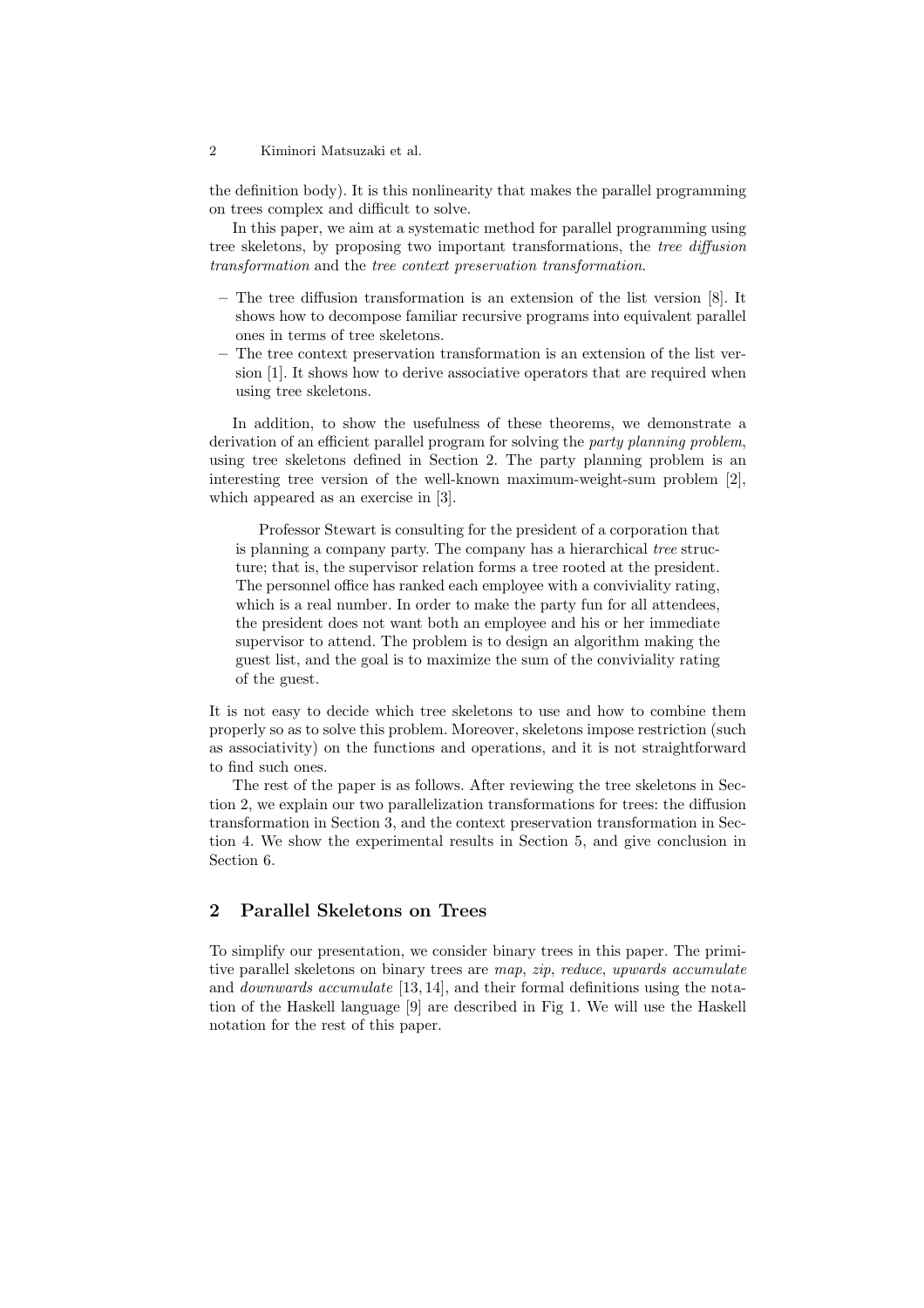data BTree  $\alpha \beta =$  Leaf  $\alpha$ | Node (BTree  $\alpha$  β) β (BTree  $\alpha$  β)  $map :: (\alpha \rightarrow \gamma, \beta \rightarrow \delta) \rightarrow BTree \alpha \beta \rightarrow BTree \gamma \delta$  $map (f_L, f_N) (Leaf n) = Leaf (f_L n)$ map  $(f_L, f_N)$  (Node l n r) = Node (map  $(f_L, f_N)$  l)  $(f_N n)$  (map  $(f_L, f_N)$  r)  $zip :: BTree \alpha \beta \rightarrow BTree \gamma \delta \rightarrow BTree (\alpha, \gamma) (\beta, \delta)$  $zip (Leaf n) (Leaf n')$ )  $=$  Leaf  $(n, n')$  $zip (Node l n r) (Node l' n' r') = Node (zip l l') (n, n') (zip r r')$ reduce  $:: (\alpha \rightarrow \gamma, \gamma \rightarrow \beta \rightarrow \gamma \rightarrow \gamma) \rightarrow B$ Tree  $\alpha \beta \rightarrow \gamma$ reduce  $(f_L, f_N)$  (Leaf n) =  $f_L$  n reduce  $(f_L, f_N)$  (Node l n r) =  $f_N$  (reduce  $(f_L, f_N)$  l) n (reduce  $(f_L, f_N)$  r)  $uAcc :: (\alpha \to \gamma, \gamma \to \beta \to \gamma \to \gamma) \to BTree \alpha \beta \to BTree \gamma \gamma$  $uAcc (f<sub>L</sub>, f<sub>N</sub>) (Leaf n) = Leaf (f<sub>L</sub> n)$  $uAcc (f<sub>L</sub>, f<sub>N</sub>) (Node l n r) = let l' = uAcc (f<sub>L</sub>, f<sub>N</sub>) l$  $r' = uAcc (f<sub>L</sub>, f<sub>N</sub>) r$ in Node l'  $(f_N \; (root \; l') \; n \; (root \; r')) \; r'$  $dAcc :: (\gamma \to \gamma \to \gamma) \to (\beta \to \gamma, \beta \to \gamma) \to BTree \alpha \beta \to \gamma \to BTree \gamma \gamma$ dAcc (⊕)  $(f_L, f_R)$  (Leaf n)  $c =$  Leaf c dAcc  $(\oplus)$   $(f_L, f_R)$  (Node l n r)  $c = Node$  (dAcc  $(\oplus)$   $(f_L, f_R)$  l  $(c \oplus f_L n)$ ) c  $(dAcc \oplus) (f_L, f_R) r (c \oplus f_R n))$ 

Fig. 1. Definitions of five primitive skeletons

The map skeleton map  $(f_L, f_N)$  applies function  $f_L$  to each leaf and function  $f_N$  to each internal node. The *zip* skeleton accepts two trees of the same shape and returns a tree whose nodes are pairs of corresponding two nodes of the original two trees. The *reduce* skeleton *reduce*  $(f_L, f_N)$  reduces a tree into a value by applying  $f_L$  to each leaf, and  $f_N$  to each internal node upwards. Similar to reduce, the upwards accumulate skeleton uAcc  $(f_L, f_N)$  applies  $f_L$  to each leaf and  $f_N$  to each internal node in a bottom-up manner, and returns a tree of the same shape as the original tree. The *downwards accumulate* skeleton  $dAcc$  ( $\oplus$ )  $(f_L, f_R)$  c computes by propagating accumulation parameter  $c$  downwards, and the accumulation parameter is updated by  $\oplus$  and  $f<sub>L</sub>$  when propagated to left child, or updated by  $\oplus$  and  $f_R$  when propagated to right child.

To guarantee the existence of efficient implementation for the parallel skeletons, we have requirement on the operators and functions used in the above skeletons.

**Definition 1 (Semi-Associative).** A binary operator ⊗ is said to be *semi*associative if there is an associative operator  $\oplus$  such that for any  $a, b, c, (a \otimes b)$  $b) \otimes c = a \otimes (b \oplus c).$ 

**Definition 2 (Quasi-Associative).** A binary operator  $\oplus$  is said to be quasiassociative if there is a semi-associative operator  $\otimes$  and a function f such that for any  $a, b, a \oplus b = a \otimes f b$ .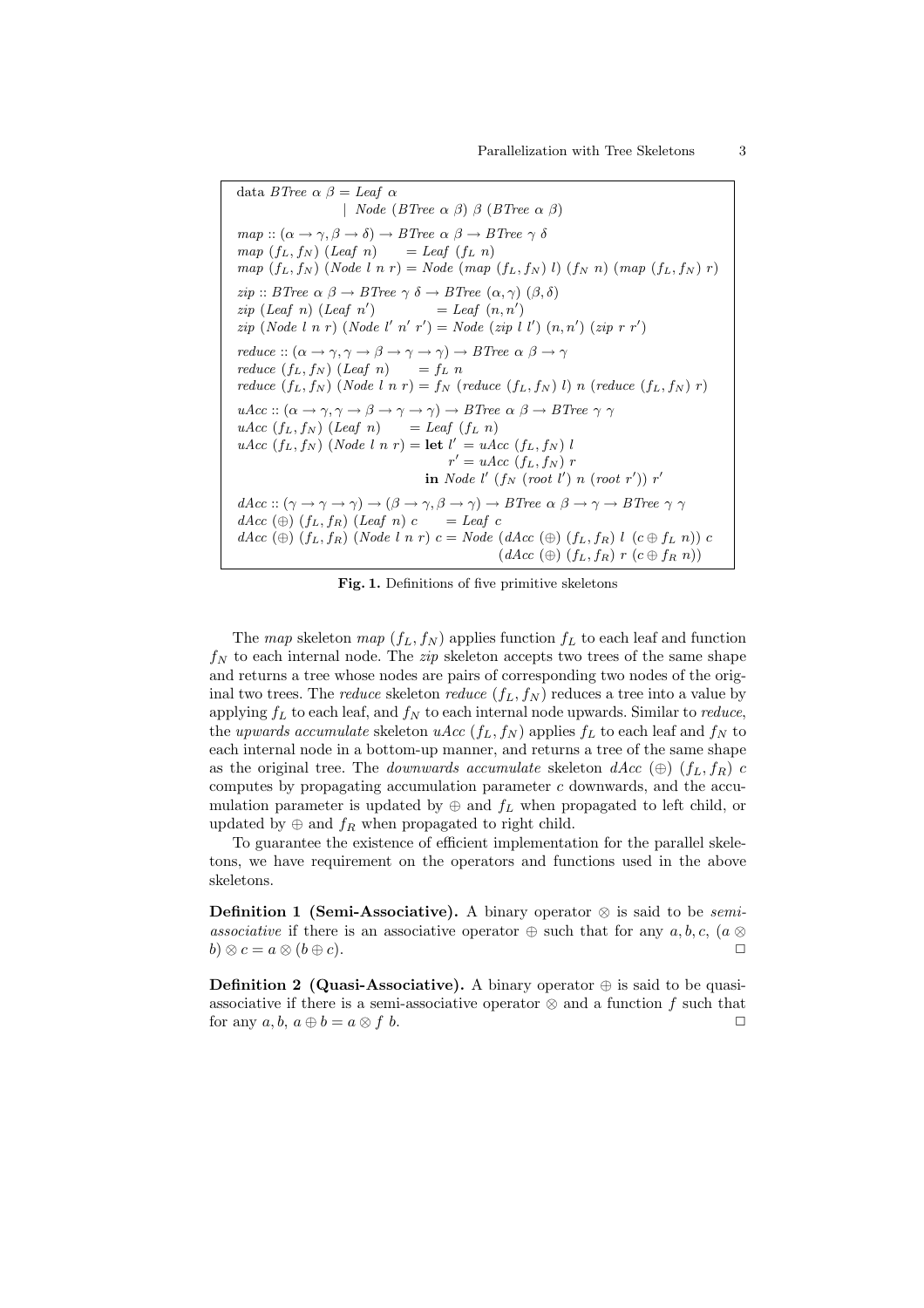**Definition 3 (Bi-Quasi-Associative).** A ternary operator f is said to be  $bi$ quasi-associative if there is a semi-associative operator  $\otimes$  and two functions  $f'_{L}, f'_{R}$  such that for any  $l, n, r, f l n r = l \otimes f'_{L} n r = r \otimes f'_{R} n l$ . We can fix a bi-quasi-associative operator f by providing  $\otimes$ , ⊕ (associative operator for  $\otimes$ ),  $f'_{L}$  and  $f'_{R}$ , therefore, we will write f with 4-tuple as  $f \equiv [[\otimes, \oplus, f'_{L}, f'_{R}]]$ .

Based on the tree contraction technique [12], we require the  $f_N$  used in the reduce and upwards accumulate be bi-quasi-associative, and  $\oplus$  in downwards accumulate be associative. We omit the detailed description of the cost for each skeleton. Informally, if all the operators used in the skeletons use constant time, all skeletons can be implemented in at most  $O(\log N)$  parallel time using enough processors, where N denotes the number of nodes in the tree.

#### 3 Tree Diffusion Theorem

Hu et al. proposed the diffusion theorem (on lists) [8], with which we can directly derive efficient combinations of skeletons from recursive programs. In this section, we start by formalizing a very general tree diffusion theorem, then discuss three practical cases, and finally derive a combination of skeletons for the party planning problem.

**Theorem 1 (Tree Diffusion).** Let  $f$  be defined in the following recursive way over binary trees:

$$
f (Leaf\ n) c = g_L (n, c)
$$
  

$$
f (Node l n r) c = g_N (f l (c \otimes h_L n)) (n, c) (f r (c \otimes h_R n))
$$

where  $g_N$  is a bi-quasi-associative operator,  $\otimes$  is an associative operator, and  $g_L, h_L, h_R$  are user-defined functions. Then f can be equivalently defined in terms of the tree skeletons as follows.

$$
f \; xt \; c = \textbf{let} \; ct = dAcc \; (\otimes) \; (h_L, h_R) \; xt \; c
$$
  
in reduce  $(g_L, g_N)$  (zip xt ct)

Proof Sketch: This can be proved by induction on the structure of xt. Due to the limitation of space, the proof is given in the technical report [11].  $\Box$ 

This theorem is very general. Practically, It is often the case that the function f returns a tree with the same shape as the input. If we naively apply this diffusion theorem, we will have a costly reduce skeleton for combining all sub-trees. To remedy this situation, we propose the following two useful specializations, in which we use appropriate skeletons rather than *reduce*.

The first specialization deals with the function whose computation of new values for each node depends on the original value and the accumulation parameter. For each internal node, such a function f can be defined as f (Node l n r) = *Node* (f l  $(c \otimes h_L n)$ )  $(g_N (n, c))$  (f r  $(c \otimes h_R n)$ ), and this function can be efficiently computed by map rather than reduce.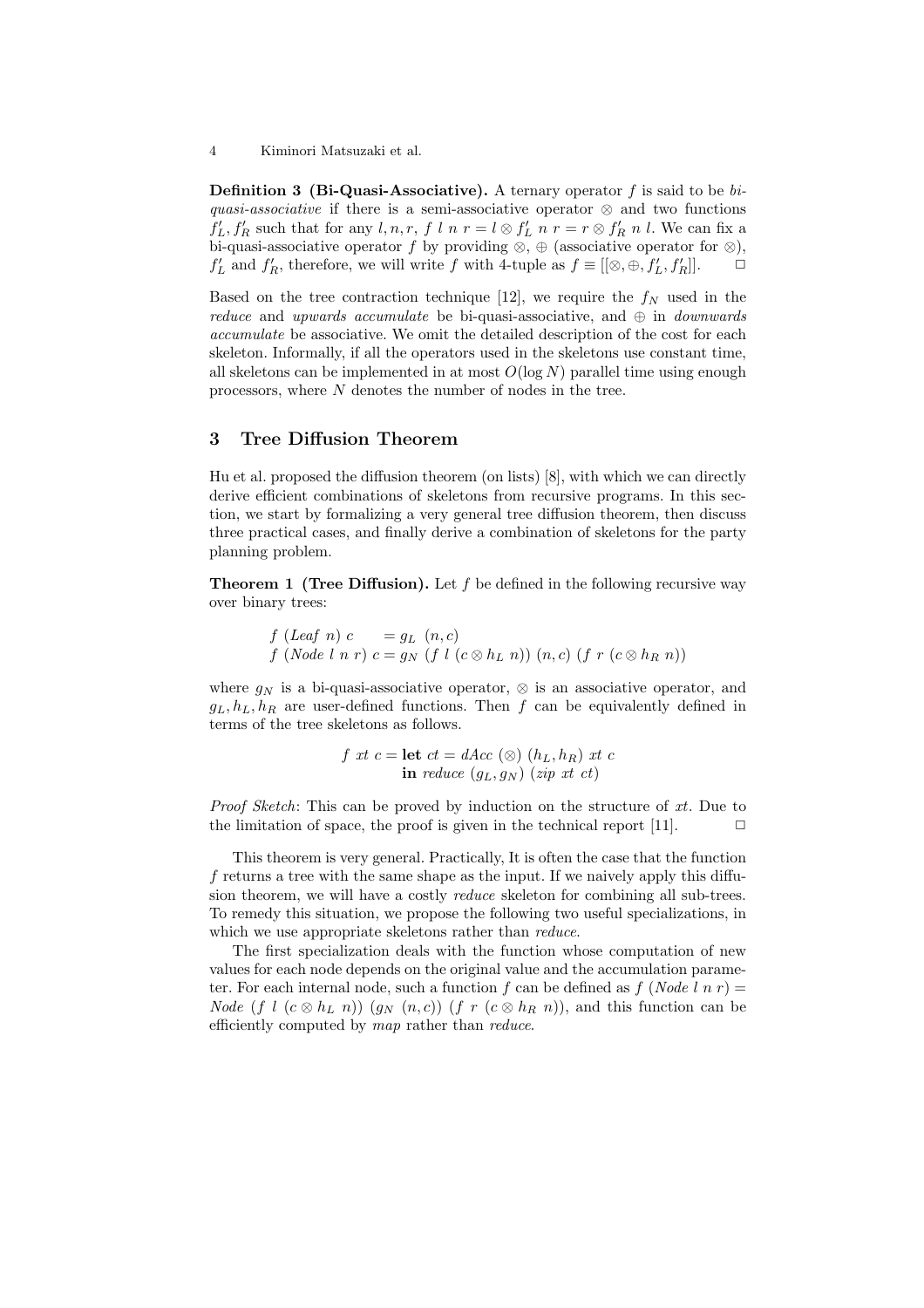```
ppp xt = ppp' xt Trueppp' (Leaf n) c = Leaf cppp' (Node l n r) c = \text{let}(l_m, l_u) = mis(r_m, r_u) = mis rin Node (ppp' l (if c then False else (l_m > l_u))) c
                                  (ppp' r (if c then False else (r_m > r_u)))
mis (Leaf n) = (n, 0)mis (Node l n r) = let (l_m, l_u) = mis l
                         (r_m, r_u) = mis r
                     in (l_u + n + r_u, (l_m \uparrow l_u) + (r_m \uparrow r_u))
```
Fig. 2. A sequential program for party planning program

The second specialization deals with the function whose computation of new values for each node depends on the original value, the accumulation parameter and the new value of its children. For each internal node, such a function  $f$  can be defined as  $f(Node \, l \, n \, r) \, c = Node \, l' \, (g_N \, (root \, l') \, (n, c) \, (root \, r')) \, r'$  where  $l' = f l (c \otimes h_L n)$  and  $r' = f l (c \otimes h_R n)$ . This function can be efficiently computed by upwards accumulate rather than reduce.

Let us discuss another practical matter for the case where the function  $f$ calls an auxiliary function  $k$  to compute over the sub-trees. Such a function can be defined as follows.

$$
f (Leaf\ n) c = Leaf(gL ((-, n, -, c))\nf (Node\ n l\ r) c = let n' = (k l, n, k\ r)\nin Node (f l (c $\otimes hL$  n')) (g<sub>N</sub> (n', c)) (f r (c $\otimes hR$  n'))  
\nk (Leaf\ n) = k<sub>L</sub> n  
\nk (Node l n r) = k<sub>N</sub> (k l) n (k r)
$$

It is a little difficult to efficiently parallelize this recursive function into the combination of primitive skeletons, because there are multiple traversals over the trees, and naive computation of f will make redundant function calls of  $k$ . By making use of the tupling transformation and the fusion transformation [7], we can parallelize the function efficiently. In the following, we use a function  $gather ch, which accepts two trees of the same shape and makes a triple for each$ node. The triple consists of a node of the first tree and two immediate children of the second tree. Detailed discussions are referred to [11].

**Corollary 1 (Paramorphic Diffusion).** The function  $f$  defined above can be diffused into the following combination of skeletons if  $k_N$  is a bi-quasi-associative operator, and ⊗ is associative.

$$
f \; xt \; c = \text{let } yt = gather\_ch \; xt \; (uAcc \; (k_L, k_N) \; xt)
$$
  
in \; dAcc \; (\otimes) \; (h\_L, h\_R) \; yt \; c

Having shown the diffusion theorem and its corollaries, we now try to derive a parallel program for the party planning problem. By making use of dynamic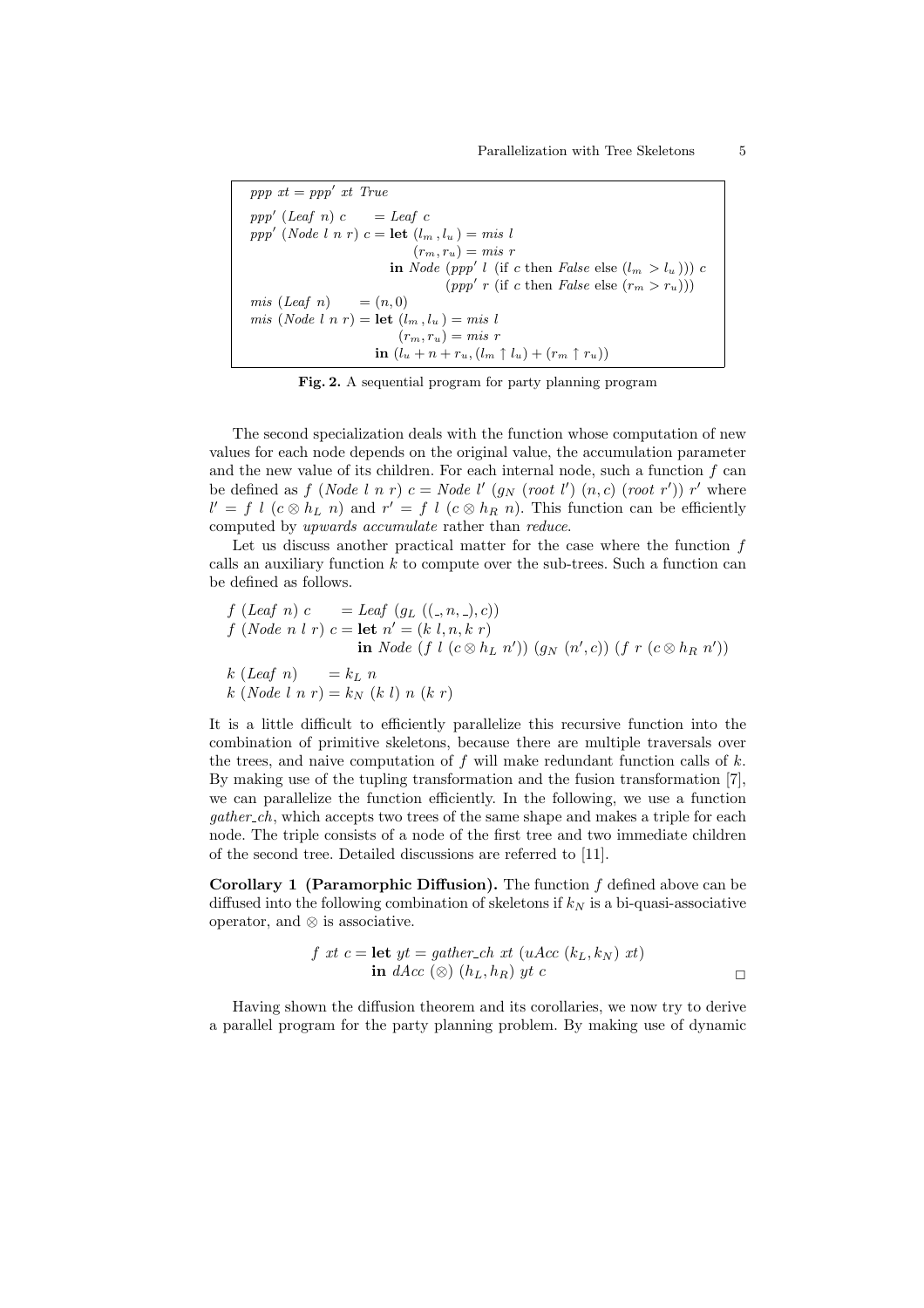programming technique, we can obtain an efficient sequential program as shown in Fig 2. Here, the function *mis* accepts a tree, and returns a pair of values which are the maximum independent sums when the root of the input is marked or unmarked. The recursive function  $ppp'$  is defined with an accumulation parameter, which represents a node to be marked or unmarked. The recursive function  $ppp'$  is a paramorphic function because it calls an auxiliary function mis on each sub-tree, therefore, let us use paramorphic diffusion theorem to derive the following program in terms of skeletons.

> $ppp$   $xt = ppp'$   $xt$   $True$ ppp' xt  $c = \text{let } yt = gather\_ch xt \ (uAcc \ (mis_L, mis_N) \ xt)$ in dAcc (⊗)  $(h_L, h_R)$  yt c

However, we have not yet parallelized the underlined parts successfully. First, from the definition of the sequential program, we can derive  $mis<sub>L</sub>$   $n = (n, 0)$ and  $mis_N(l_m, l_u)$   $n(r_m, u_u) = (l_u + n + r_u, (l_m \uparrow l_u) + (r_m \uparrow r_u)),$  however, we have still to show the bi-quasi-associativity of  $mis_N$ . Second, we have to derive an associative operator ⊗ and two functions  $h_L$  and  $h_R$  such that  $c \otimes$  $h_L$   $(l_m, l_u), n, (r_m, r_u)$  = if c then False else  $(l_m > l_u)$  and almost the same equation for  $h_R$  hold. In the following section, we will see how to derive those operators.

### 4 Tree Context Preservation

The parallel skeletons require the operators used in them to be (bi-quasi) associative, however, it is not straightforward to find such ones for many practical problems. For linear self-recursive programs, Chin et al. proposed the context preservation transformation [1], with which one can systematically derive such operators based on the associativity of function composition. In this section, we will extend the transformation theorem for tree skeletons. Our main idea is to resolve the non-linear functions over trees into two linear recursive functions, and then we can consider the context preservation on these two linear functions. We start by introducing the basic notations and concepts about contexts.

**Definition 4 (Context Extraction [1]).** Given an expression  $E$  and subterms  $\langle e_1, \ldots, e_n \rangle$ , we shall express its extraction by:  $E \Longrightarrow E' \langle e_1, \ldots, e_n \rangle$ . The context E' has a form of  $\lambda(\_1, \ldots, \_n)$ .  $[e_i \mapsto \_i]_{i=1}^n E$ , where  $\_i$  denotes a new hole and  $[e_i \mapsto \text{I}_{i=1}^n E$  denotes a substitution notation of  $e_i$  in E to  $\text{I}_{i=1}$  $\Box$ 

**Definition 5 (Skeletal Context [1]).** A context  $E$  is said to be a *skeletal* context if every sub-term in  $E$  contains at least one hole. Given a context  $E$ , we can make it into a skeletal one  $E<sub>S</sub>$  by extracting all sub-terms that do not contain holes. This process shall be denoted by  $E \Longrightarrow_S E_S \langle e_i \rangle_{i \in N}$ 

Definition 6 (Context Transformation [1]). A context may be transformed (or simplified) by either applying laws or unfolding. We shall denote this process as  $E \Longrightarrow_T E'$ . . ✷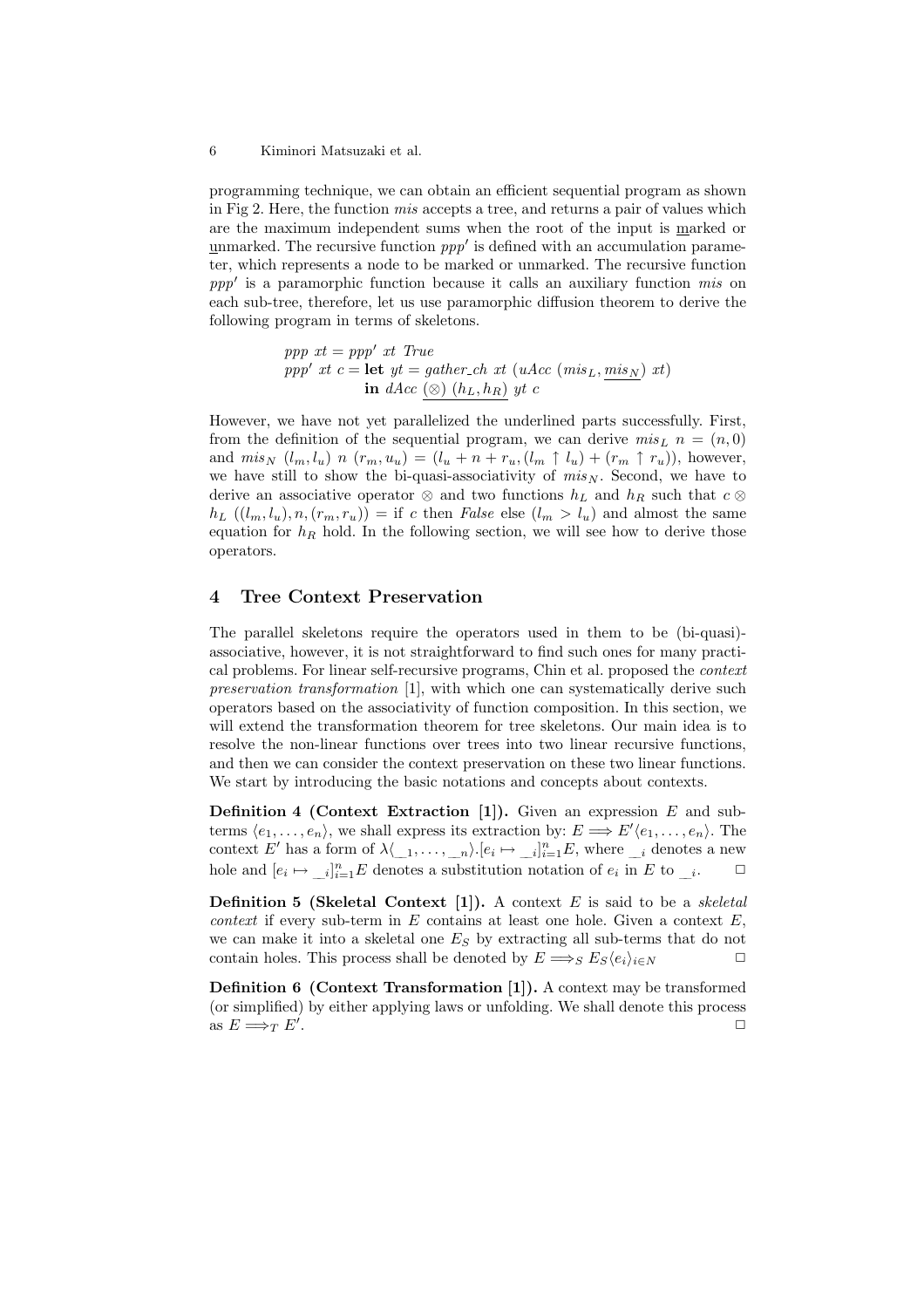Definition 7 (Context Preservation Modulo Replication [1]). A context  $E$  with one hole is said to be preserved modulo replication if there is a skeletal context  $E_S$ ,  $E \Longrightarrow_S E_S(t_i)$  and  $E_S(\alpha_i) \circ E_S(\beta_i) = E_S(\gamma_i)$  hold, where  $\alpha_i$  and  $\beta_i$  are variables, and  $\gamma_i$  are sub-terms without holes.  $\Box$ 

Now, we will discuss about the functions which can be transformed into a program with uAcc.

Definition 8 (Simple Upwards Recursive Function). A function is said to be a simple upwards recursive function (SUR-function for short) if it has the following form.

$$
f (Leaf n) = fL n\n f (Node l n r) = fN (f l) n (f r)
$$

The inductive case of an SUR-function has two recursive calls,  $f l$  and  $f r$ , therefore, we cannot apply the Chin's theorem. To resolve this non-linearity, we define the extraction of two linear recurring contexts from an SUR-function, and extended context preservation for these two contexts as shown in the following.

Definition 9 (Left(Right)-Recurring Context). For the inductive case of an SUR-function, we can extract the *left(right)-recurring context*  $E^L$  ( $E^R$ ) by abstracting either of the recurring terms: f (Node l n r) =  $E^L\langle f \rangle = E^R\langle f \rangle$ .  $\Box$ 

Definition 10 (Mutually Preserved Contexts). Two linear recurring contexts  $E^L, E^R$  are said to be *mutually preserved* if there exists a skeletal context  $E_S$  such that  $E^L \Longrightarrow_S E_S \langle g^l \ n \ r \rangle$ ,  $E^R \Longrightarrow_S E_S \langle g^r \ n \ l \rangle$  and  $E_S \langle \alpha \rangle \circ E_S \langle \beta \rangle =$  $E_S(\gamma)$  hold. Here,  $\gamma$  is a sub-terms computed only with variables  $\alpha$  and  $\beta$ .  $\Box$ 

Based on the idea of tree contraction algorithm, we can parallelize the SURfunction as shown in the following theorem. Due to the limitation of space we omit the proof, which is given in the technical report [11].

Theorem 2 (Context Preservation for SUR-function). The SUR-function function f can be parallelized to  $f = uAcc$   $(f_L, f_N)$  if there exist a skeletal context  $E_S$  such that  $E^L \Longrightarrow_S E_S \langle g^l \, n \, r \rangle$ ,  $E^R \Longrightarrow_S E_S \langle g^r \, n \, l \rangle$  and  $E_S \langle \alpha \rangle$   $\circ$  $E_S\langle\beta\rangle = E_S\langle\gamma\rangle$  hold. Here,  $f_N$  is a bi-quasi-associative operator such as  $f_N \equiv$  $[[\oplus,\otimes,g^l,g^r]]$  where  $x \oplus \alpha = E_S\langle \alpha \rangle \langle x \rangle$  and  $\beta \otimes \alpha = \gamma$ .

Next, we discuss about the functions which can be transformed into a program with  $dAcc.$  As is the case of upwards accumulate, based on the tree contraction algorithm, we can parallelize a non-linear function by extracting two linear contexts and showing these contexts to be mutually preserved. Due to the limitation of space, we only show the definitions and theorem for this.

Definition 11 (Simple Downwards Recursive Function). A function is said to be a *simple downwards recursive function (SDR-function* for short) if it has the following form.

$$
f (Leaf\ n) c = leaf\ c
$$
  

$$
f (Node\ l\ n\ r) c = Node (f\ l\ (f_L\ c\ n))\ c\ (f\ r\ (f_R\ c\ n))
$$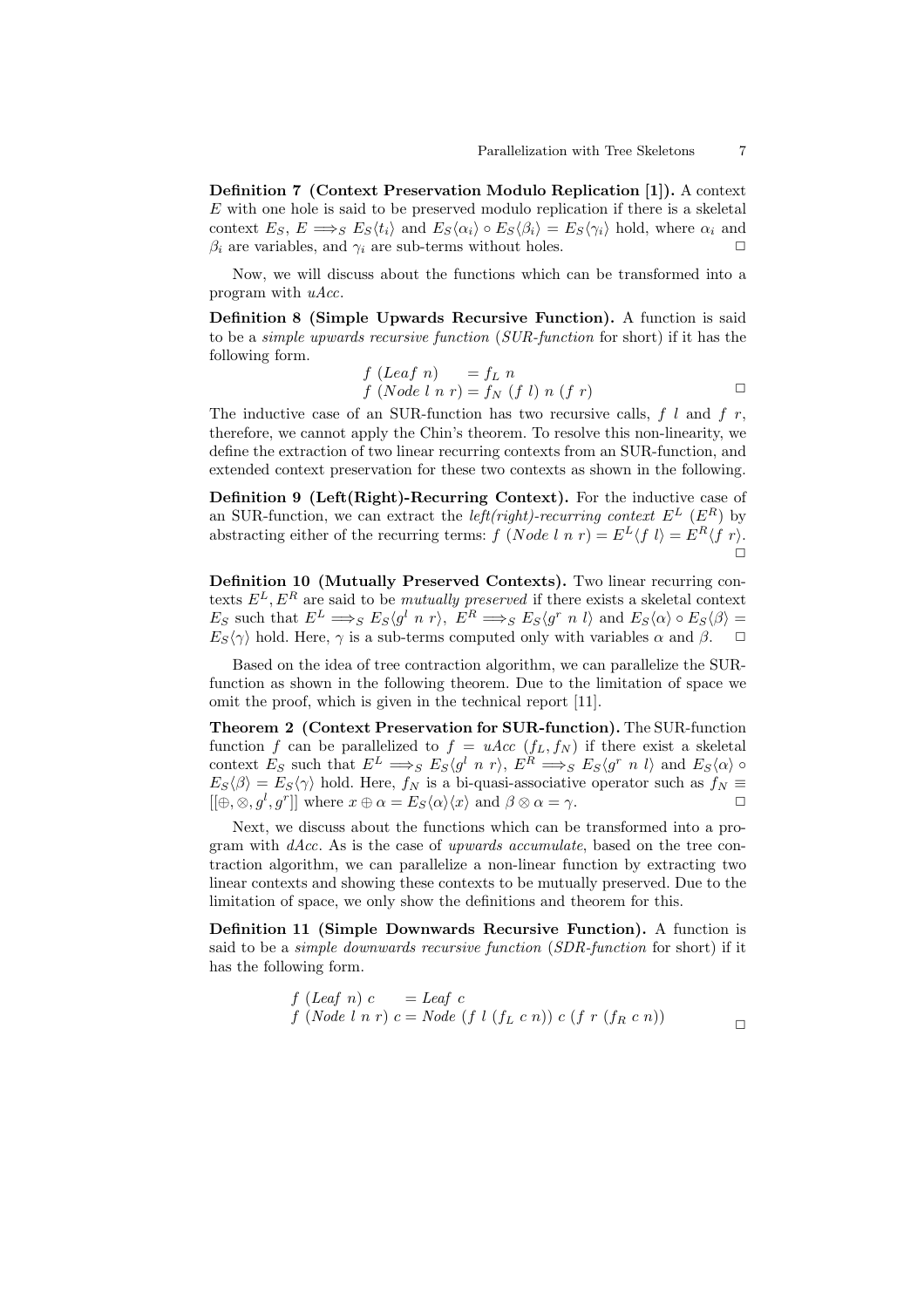Definition 12 (Recurring Contexts for SDR-function). For the inductive case of an SDR-function f, we can obtain two recurring contexts  $D^L, D^R$ by abstracting the recursive calls on the accumulative parameter respectively, f (Node l n r)  $c = Node$  (f l  $D^{L}(c)$ ) c (f r  $D^{R}(c)$ ).

Theorem 3 (Context Preservation for SDR-function). The SDR-function f can be parallelized to f xt  $c = map ((c \otimes), (c \otimes)) (dAcc (\oplus) (g^l, g^r) \iota_{\oplus})$  if there exist a skeletal context  $E_S$  such that  $D^L \implies S \cup S \langle g^l \, n \rangle$ ,  $D^R \implies S \cup S \langle g^r \, n \rangle$ and  $D_S\langle \alpha \rangle \circ D_S\langle \beta \rangle = D_S\langle \gamma \rangle$  hold. Here, the operators are defined as  $\beta \oplus \alpha = \gamma$ and  $c \otimes \alpha = D_s \langle \alpha \rangle \langle c \rangle$ , and  $\iota_{\oplus}$  is the unit of  $\oplus$ .

Having shown the context preservation theorems for trees, we now demonstrate how these theorems work by deriving an associative operator  $\otimes$  and functions  $h_R$ ,  $h_L$  in the diffused program in Section 3. The corresponding part is defined recursively as follows.

$$
ppp' (Node l ((l_m, l_u), n, (r_m, r_u)) r) c
$$
  
= Node (ppp' l (if c then False else (l<sub>m</sub> > l<sub>u</sub>))) c  
(ppp' r (if c then False else (r<sub>m</sub> > r<sub>u</sub>)))

From this definition, we can obtain the following two linear recurring contexts by abstracting recursive calls.

$$
D^{L} = \lambda \langle c \rangle
$$
 if c then *False* else  $(l_m > l_u)$   

$$
D^{R} = \lambda \langle c \rangle
$$
 if c then *False* else  $(r_m > r_u)$ 

We can show that these two contexts are mutually recursive because the skeletal context  $D_S = \lambda_{(-1, -2)} \lambda \langle c \rangle$  if c then  $_{-1}$  else  $_{-2}$  satisfies our requirement.

$$
D^{L} = D_{S} \langle g^{l} \left( (l_{m}, l_{u}), n, (r_{m}, r_{u}) \right) \rangle, \quad D^{R} = D_{S} \langle g^{r} \left( (l_{m}, l_{u}), n, (r_{m}, r_{u}) \right) \rangle
$$
  
\nwhere  $g^{l} \left( (l_{m}, l_{u}), n, (r_{m}, r_{u}) \right) = (false, (l_{m} > l_{u}))$   
\n $g^{r} \left( (l_{m}, l_{u}), n, (r_{m}, r_{u}) \right) = (false, (r_{m} > r_{u}))$   
\n $D_{S} \langle \alpha_{1}, \alpha_{2} \rangle \circ D_{S} \langle \beta_{1}, \beta_{2} \rangle$   
\n $= \lambda \langle c \rangle$  if *c* then (if  $\beta_{1}$  then  $\alpha_{1}$  else  $\alpha_{2}$ ) else (if  $\beta_{2}$  then  $\alpha_{1}$  else  $\alpha_{2}$ )  
\n $= D_{S} \langle$  if  $\beta_{1}$  then  $\alpha_{1}$  else  $\alpha_{2}$ , if  $\beta_{2}$  then  $\alpha_{1}$  else  $\alpha_{2}$ 

From the derivations above, we can apply theorem 3 to obtain an efficient parallel program with map and downwards accumulate. The whole parallel program for the party planning problem is shown in Fig 3. Detailed derivations are referred to [11].

#### 5 An Experiment

We have conducted an experiment on the party planning problem. We have coded our algorithm using  $C_{++}$ , the MPI library and our implementation of tree skeletons [10]. We have used a tree of 999,999 nodes for our experiment.

Fig 4 shows the result of the program executed on our PC-Cluster using 1 to 12 processors. This result is shown in the speedup excluding partitioning and flattening of the tree. The almost linear speedup shows the effectiveness of the program derived by our theorems.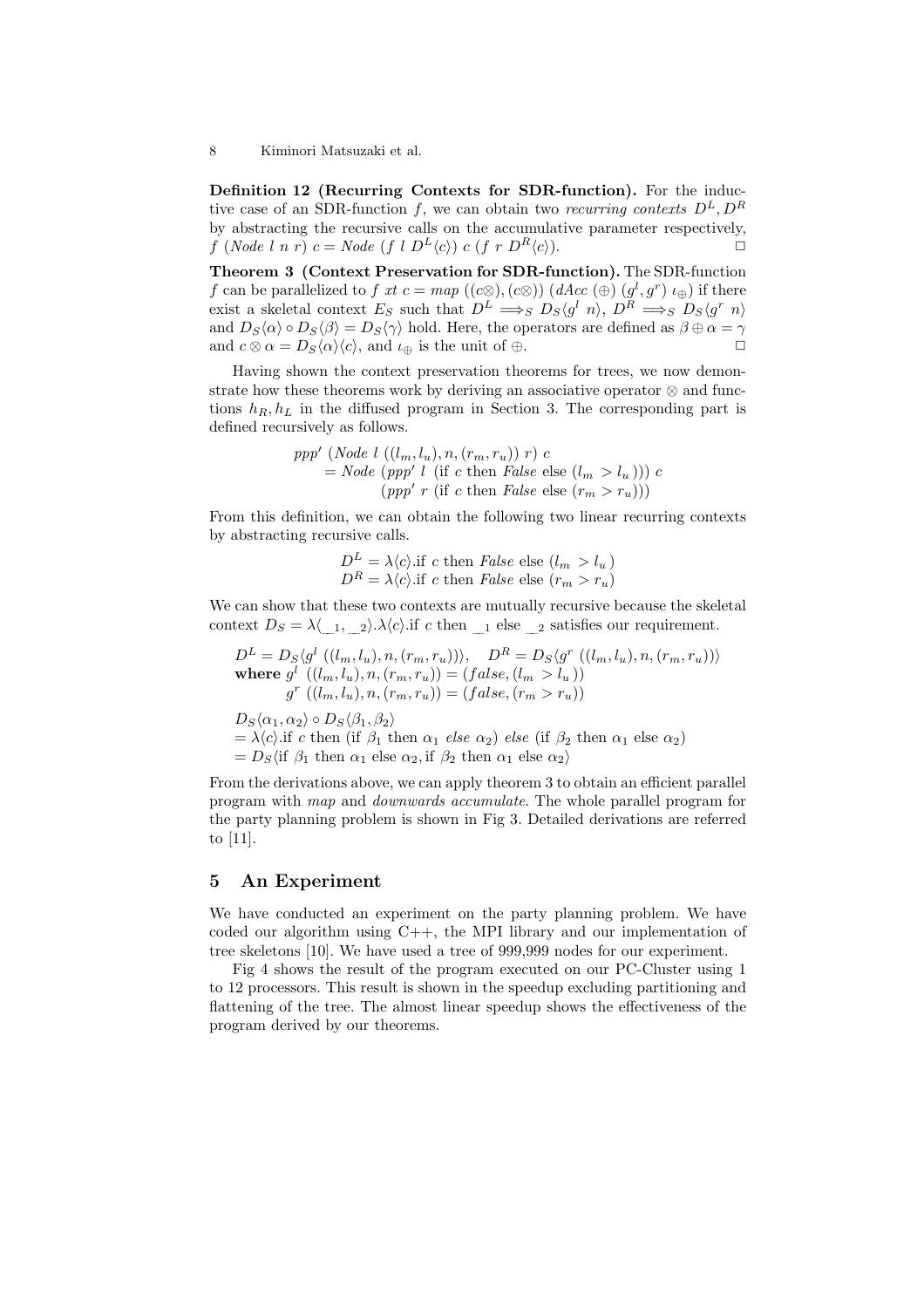ppp  $xt = \text{let } yt = gather\_ch xt \ (uAcc \ (mis_L, mis_N) \ xt)$ in map (fst, fst) (dAcc  $(\odot)$   $(h_L, h_R)$  yt  $\iota_{\odot}$ ) where  $mis_L = (n, 0)$  $mis_N \equiv [[\oplus,\otimes,f^L,f^R]]$  $(\beta_1, \beta_2, \beta_3, \beta_4) \oplus (\alpha_1, \alpha_2, \alpha_3, \alpha_4) = ((\beta_1 + \alpha_1) \uparrow (\beta_3 + \alpha_2),$  $(\beta_2 + \alpha_1) \uparrow (\beta_4 + \alpha_2), (\beta_1 + \alpha_3) \uparrow (\beta_3 + \alpha_4), (\beta_2 + \alpha_3) \uparrow (\beta_4 + \alpha_4))$  $(x_m, x_u) \otimes (\alpha_1, \alpha_2, \alpha_3, \alpha_4) = ((x_m + \alpha_1) \uparrow (x_u + \alpha_2), (x_m + \alpha_3) \uparrow (x_u + \alpha_4))$  $f^L$  n  $(r_m, r_u) = (-\infty, n + r_u, r_m \uparrow r_u, r_m \uparrow r_u)$  $f^R n (l_m, l_u) = (-\infty, n + l_u, l_m \uparrow l_u, l_m \uparrow l_u)$  $(\beta_1, \beta_2) \odot (\alpha_1, \alpha_2) = (\text{if } \beta_1 \text{ then } \alpha_1 \text{ else } \alpha_2, \text{ if } \beta_2 \text{ then } \alpha_1 \text{ else } \alpha_2)$  $\iota_{\odot} = (\text{True}, \text{ False})$  $h_L$   $((l_m, l_u), n, (r_m, r_u)) = (False, (l_m > l_u))$  $h_R((l_m, l_u), n, (r_m, r_u)) = (False, (r_m > r_u))$ 





## 6 Conclusion

In this paper, we have proposed two parallelization transformations, the tree diffusion transformation and the context preservation transformation, for helping programmers to systematically derive efficient parallel programs in terms of tree skeletons from the recursive programs. The list versions of these two theorems have been proposed and shown important in skeletal parallel programming, which once in fact motivated us to see if we could generalize them for trees. Due to the non-linearity of the tree structures, it turns out to be more difficult than we had expected. Although the usefulness of our theorems await more evidence, our successful derivation of the first skeletal parallel program for solving the party planning problem and the good experiment result have indicated that this is a good start and is worth further investigation.